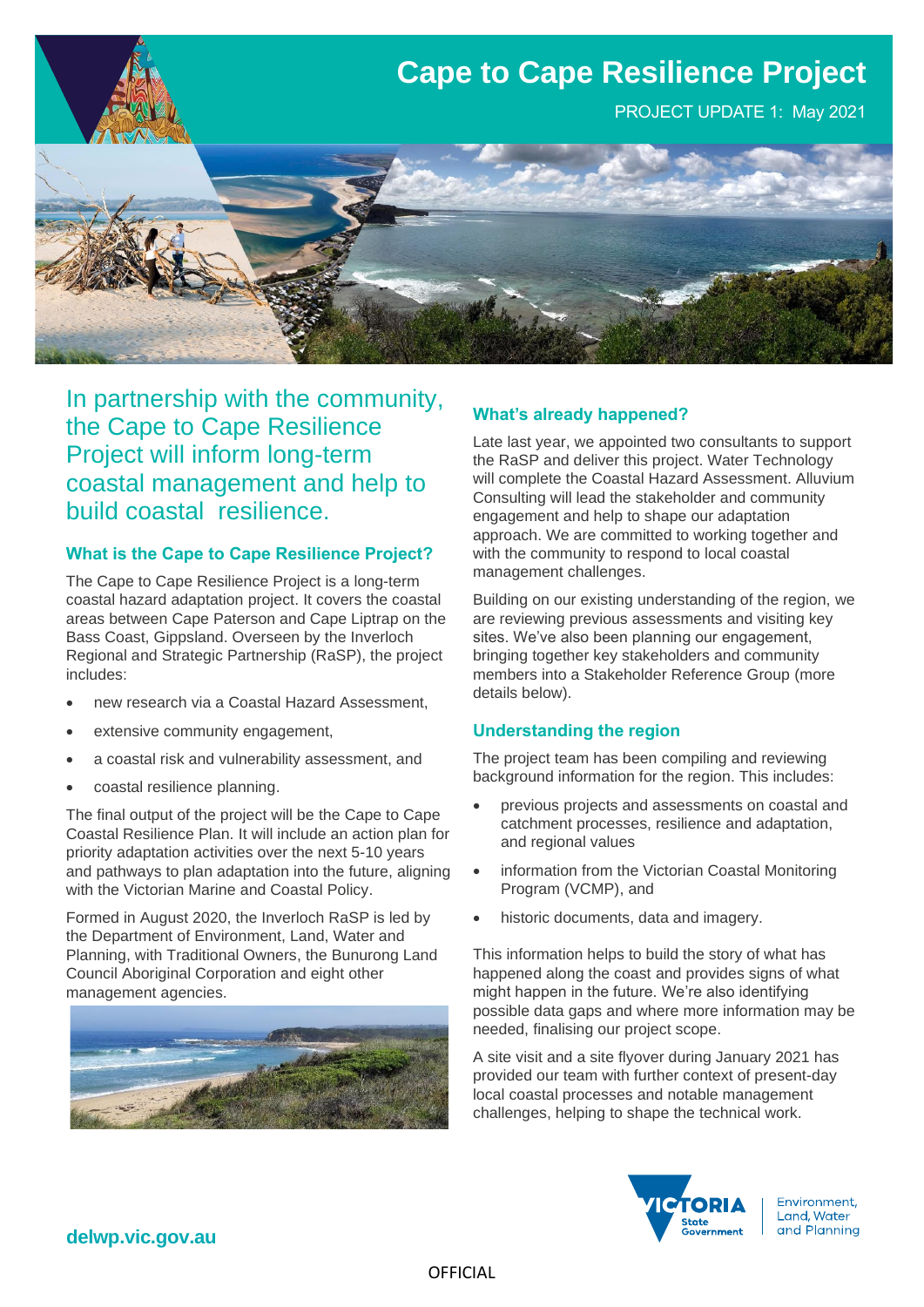# **Cape to Cape Resilience Project**



## **Forming the Stakeholder Reference Group**

During recent months, we have been developing a plan which outlines our engagement for this project. We also established a Stakeholder Reference Group (SRG). The SRG will support the Cape to Cape Resilience Project and ensure representation of community views and needs.

The SRG includes key stakeholder organisations and community members, selected through an expression of interest process. We received an impressive number of high-quality applications, which also showed the level of interest in the future management of our coast and surrounding areas.

In March, we finalised our SRG members and held a virtual meet and greet. We're looking forward to getting to know the members as the project progresses.

### **Next steps**

Our RaSP partners and other stakeholders will be invited to a project launch in the coming weeks.

Inverloch, Venus Bay and surrounding Bass Coast communities will also be able to start sharing your ideas, values and aspirations for the coast. Listening to your experiences of coastal hazards will help us shape the direction of the assessment.

There will be many opportunities to get involved including online surveys and activities, and face to face meetings and events.

Find more details and register at the links below to stay informed about upcoming events and activities.

#### How can I get involved?

**To ensure you keep up to date with the Cape to Cape Resilience Project, read the latest facts sheets and view upcoming events and activities:**

- **Visit the project website at [marineandcoasts.vic.gov.au/coastal-programs/cape](http://www.marineandcoasts.vic.gov.au/coastal-programs/cape-to-cape-resilience-project)[to-cape-resilience-project](http://www.marineandcoasts.vic.gov.au/coastal-programs/cape-to-cape-resilience-project)**
- **Sign-up to receive progress updates and notifications – email capetocape.project@delwp.vic.gov.au**
- **Ask us a question – email capetocape.project@delwp.vic.gov.au**